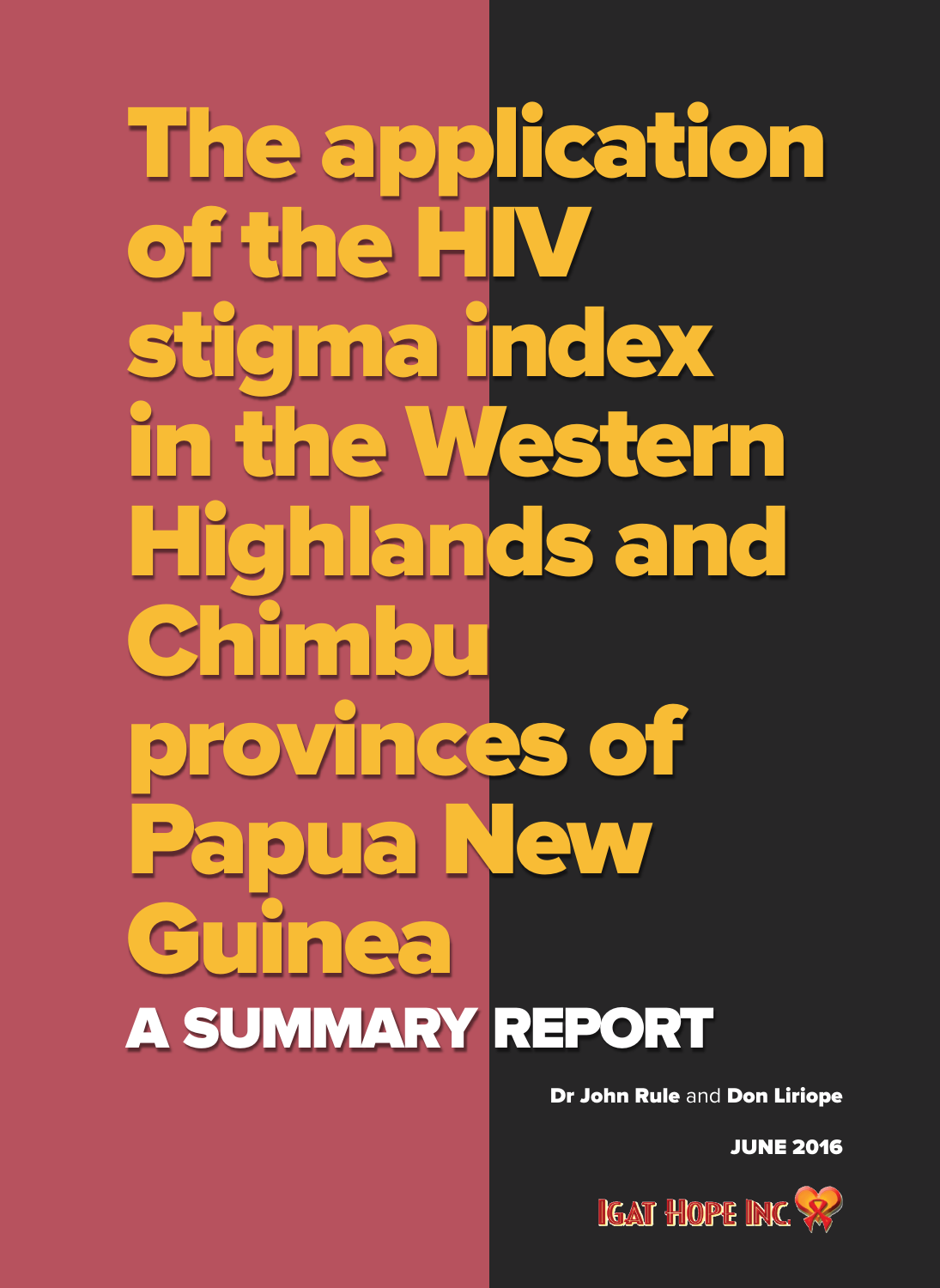Published by National Association of People With HIV Australia ABN 79 052 437 899 • PO Box 917 Newtown 2042 Australia telephone +61 2 8568 0300 • website napwha.org.au • email admin@napwha.org.au

© 2016 National Association of People With HIV Australia

First published in June 2016

All rights reserved. No part of this book may be reproduced, stored in a retrieval system, transmitted in any form or by any means, electronic, mechanical, recording or otherwise, without the prior written permission of the publisher, except by a reviewer who may quote brief passages or sections in a review. Some sections have been reproduced with permission from other publishers; for reproduction please contact original publishers.

Compiled and written by Dr John Rule and Don Liriope Editorial assistance Stevie Bee Designed by Stevie Bee

#### **National Library of Australia Cataloguing-in-Publication entry**

Creator: Rule, John Stanley, author

Title: The application of the HIV stigma index in the Western Highlands and Chimbu Provinces of Papua New Guinea: Summary Report

ISBN: 9780992468118 (paperback)

Notes: Includes bibliographical references

Subjects: AIDS phobia--Papua New Guinea Discrimination--Papua New Guinea HIV-positive persons--Papua New Guinea--Social aspects HIV-positive persons--Papua New Guinea--Civil rights AIDS (Disease)--Patients--Services for--Papua New Guinea Stigma (Social psychology)

Dewey Number: 305.90814

Typset in Proxima Nova Regular 11.5/14



The main report provides acknowledgement of partner organisations and their role in supporting the research and producing the reports.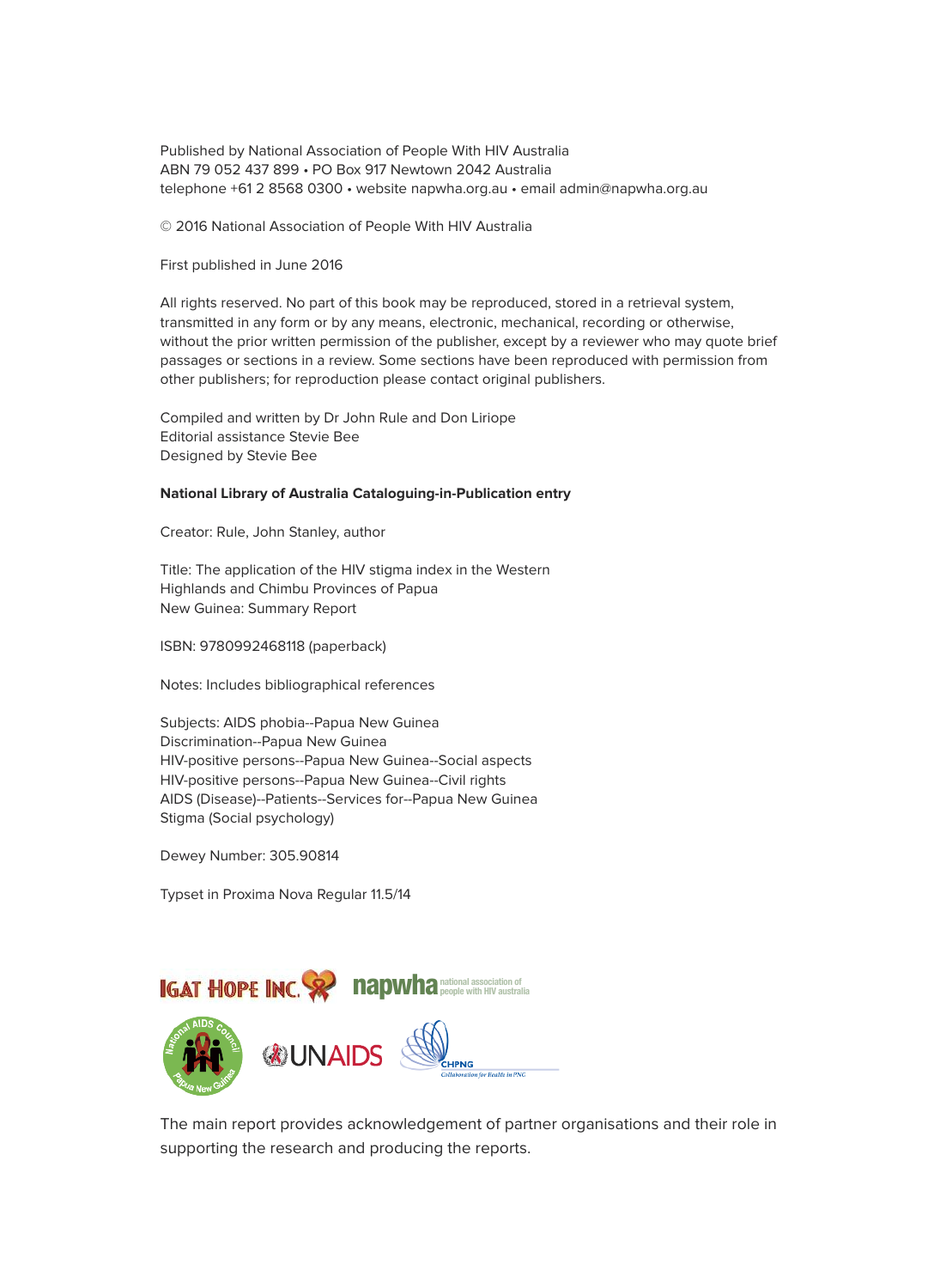**. . . the narrative — the as yet far from complete narrative of HIV/aIDs brings to light human rights issues at every turn. To name just the most obvious, these include: discrimination against 'outsider' groups; the need to confront taboo subjects . . . Jonathan Wolff The Human Right to Health**

## **summaRy**

Research was conducted on HIV stigma and discrimination using the Stigma Index (see stigmaindex.org) in the Papua New Guinea (PNG) provinces of Western Highlands and Chimbu\*. The research was funded by a grant from PNG's National AIDS Council (NACS). When Igat Hope, the national representative organisation of people living with HIV in PNG, began the project the aim was to conduct interviews in all regions of PNG. However, due to funding constraints and organisational capacities, the Stigma Index has only been applied in one region, that is, the Highlands Region.

The data, the analysis and the recommendations are important and should be taken into account by all involved in the response to the HIV epidemic in PNG. The catch-cry in PNG is that 'HIV is everybody's business' so finding solutions to the problems identified in this report is indeed everybody's business.

The research conducted thus far, and the results contained in this report should be considered as the first steps in an ongoing project aiming to cover all regions in PNG. Igat Hope will need the assistance of numerous partners to continue with this work and there may be other research models, such as action research approaches, that could enhance the information being gathered through the implementation of the Stigma Index in PNG. The Stigma Index is an important international initiative and now, through the completion of at least a small part of the project, PNG finally has some data to provide to this important international work.

The full report titled HIV-related stigma and discrimination and human rights in Papua New Guinea is available online in flipbook format at https://issuu.com/napwa/docs/png\_stigma\_report\_2016\_flipbook.

\*Chimbu is the province's official name; it is also known as Simbu.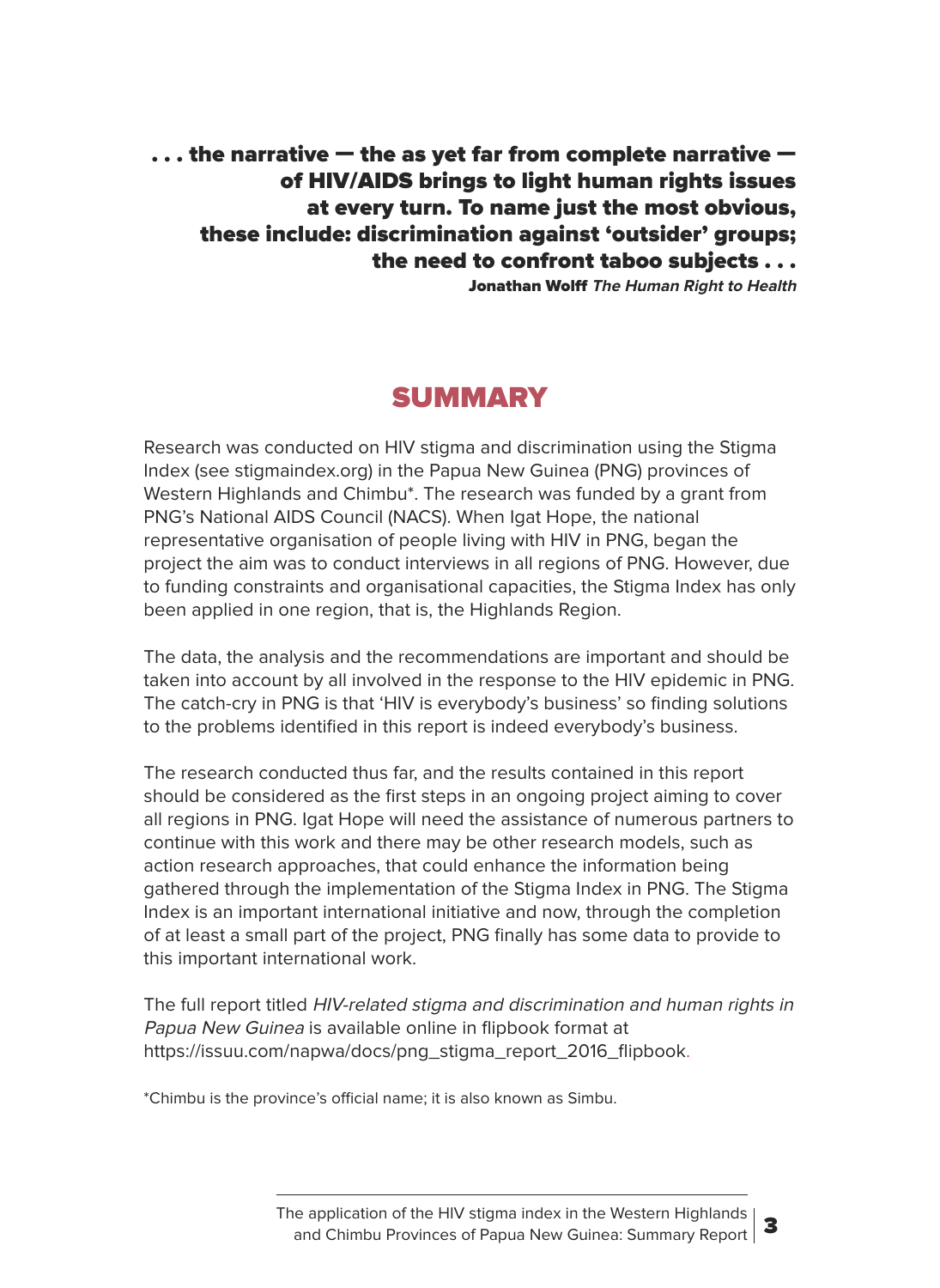## **The aim**

The research aimed to provide data on how stigma and discrimination create barriers to accessing services and how they impede the scaling-up of delivery of antiretroviral therapy (ART) in PNG. Another aim was to detail the levels of stigma and discrimination faced by people living with HIV (PLHIV) in the different provinces and regions.

There are differing experiences of PLHIV based on gender, sexuality or gender identity. The research aimed to determine and understand the contributing factors to stigma and discrimination faced by PLHIV through a research project that valued differences across gender and sexuality and generated information about those different experiences.

The international Stigma Index was the tool used to identify those situations that created heightened risks for PLHIV. Previous studies in PNG have pointed towards some of the experiences of stigma and discrimination and living with HIV but this research, using the Stigma Index, is the first of its kind in PNG to address the issue directly and is unique because the research is conducted by PLHIV. Because the project was initiated by PLHIV, and the results interpreted by PLHIV, PLHIV were not positioned as objects but were actively engaged in research about their own experiences and needs; in this way the problem of PLHIV being 'spoken about' or being the 'objects of research' was resolved.

In 2013, a seven-country consultation in the Pacific — sponsored by the Joint United Nations program on HIV/AIDS (UNAIDS) — identified national laws and policies that needed review and/or reform to support PLHIV. PNG was one of the countries where it was recognised that good practice in human rightsbased responses to HIV was needed. The findings from the Stigma Index can contribute to these policy discussions and reform processes.

## **The research process**

Research ethics approval was granted in 2010 (NACS RES 10 014) but funding for the implementation in the provinces of Western Highlands and Chimbu was not secured through the National PNG HIV Research Grants process until late 2011. Logistics were quickly put in place by Igat Hope and the research team was immediately prepared for implementation and data collection.

The Stigma Index tool, which was a structured interview, was translated into Tok Pisin, the most widely-used language in PNG. A research team of PLHIV was selected and trained in basic research methods. A total of 80 interviews were conducted, 40 in each of the two provinces of Western Highlands and Chimbu.

The application of the HIV stigma index in the Western Highlands **<sup>4</sup>** and Chimbu Provinces of Papua New Guinea: Summary Report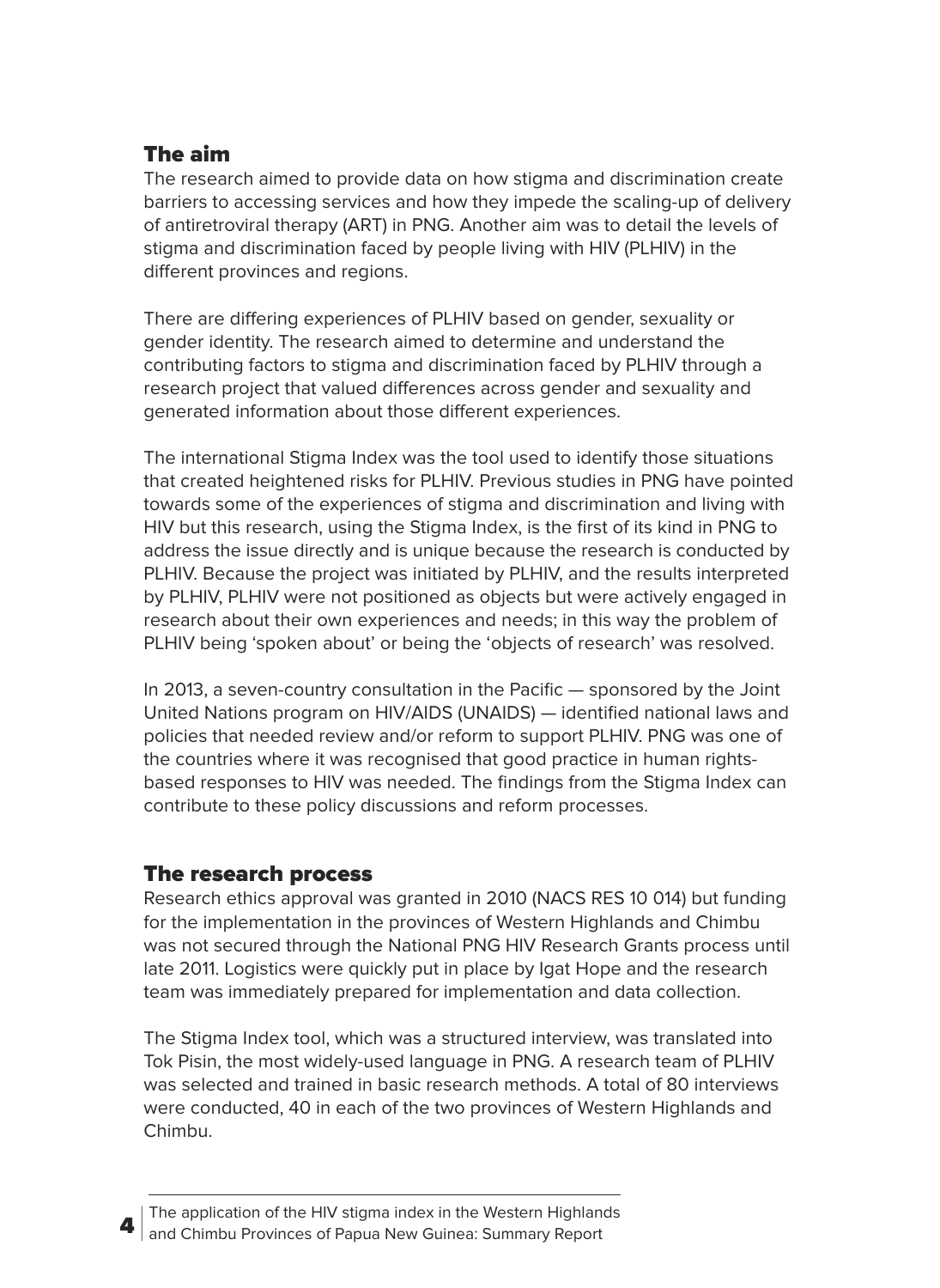

**map of Papua new Guinea**

The sample was selected so as to gain insights into the experiences of diverse PLHIV in relation to stigma and discrimination. It is not a representative sample of all PLHIV in PNG, nor is it a random sample. The sample was selected on the basis of convenience. All hospitals, clinics, aid posts, antenatal clinics and drop-in centres were identified in the provinces and from this list, key care and treatment sites as identified by PLHIV networks in each province were selected. The convenience method was used, whereby key site managers advertised that interviewers would be available for those wanting to participate in the research. More details on data management and analytic methods are provided in the full report found at https://issuu.com/napwa/docs/png\_stigma\_report\_2016\_flipbook

The role of the research team in interpreting data and undertaking a thematic analysis of the information was a key part of the process. This involved the team engaging in regular discussion before, during and after the interviews were conducted and discussing the nuances of translating words and concepts from Tok Pisin into English. This research actively engaged PLHIV in the design, application and analysis of the research data, and in this way, positioned PLHIV centrally in research about living with HIV in PNG. It is not only the first of its kind in PNG to address the issue directly, but the first to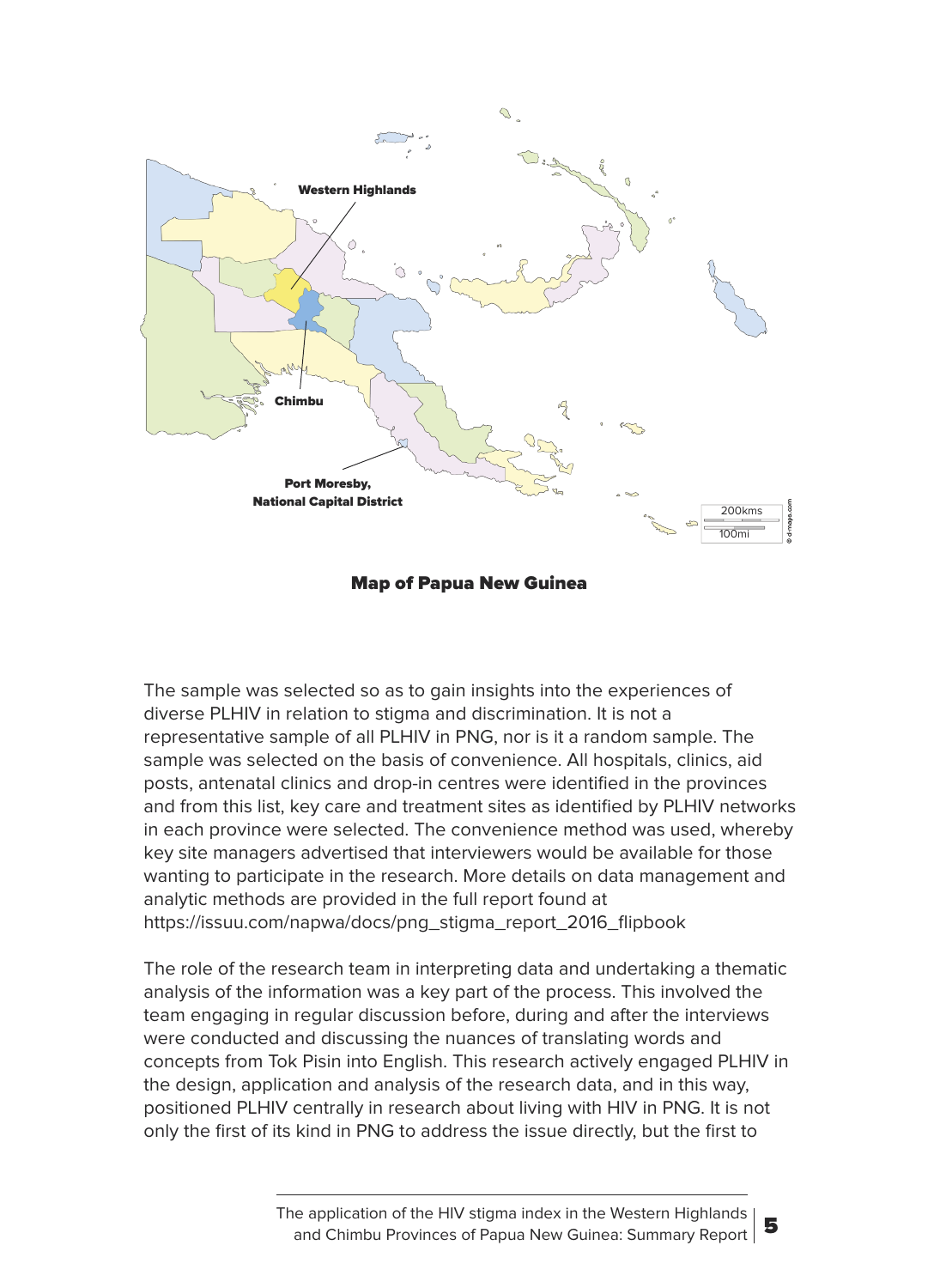have PLHIV conduct the research, consider how to best articulate the results, then to decide and act on it. It is unique in the PNG context and a very important model for future work.

## **The Highlands Region**

Estimates and surveillance data available at the time the project commenced showed that the Highlands Region had the highest HIV prevalence rate in PNG (see NDoH and NACS 2006 in the main report) and therefore was targeted as the first and most important place to implement the project. While there has been a significant investment in services and health infrastructure in response to HIV in Western Highlands, Chimbu does not have such infrastructure development, despite the fact that many people come to Chimbu from all over the Highlands Region. It was thought this would also enable some comparison of how HIV service response and infrastructure may affect experiences of stigma and discrimination.

Another important factor was the preparedness of local PLHIV organisations to engage in the partnership research. In PNG there has been a long tradition of active PLHIV representation in the Highlands Region and this is also why Western Highlands and Chimbu were chosen for the first implementation of Stigma Index. It was in these places that the local PLHIV groups were most ready to engage with health service partners and to produce information that might be of benefit to all partners.

Western Highlands covers an area of 4300 square kilomentres and has 254,227 inhabitants, making it the most densely populated province; its provincial capital is Mount Hagen. Chimbu covers 6100 square kilomentres, with a population of 259,703; its capital is Kundiawa.

## **The findings**

Most respondents were between the ages of 25 and 39 and the majority had been living with HIV for five to nine years. Some important findings include

- Nearly all respondents indicated they were sexually active, although fewer than a quarter said they were married or co-habiting with a partner. This has important implications for HIV prevention messages, especially because the interview information showed that not all people were taking ART.
- More than 10 percent identified as belonging to the category of sex worker. A small percentage said they belonged to the group men who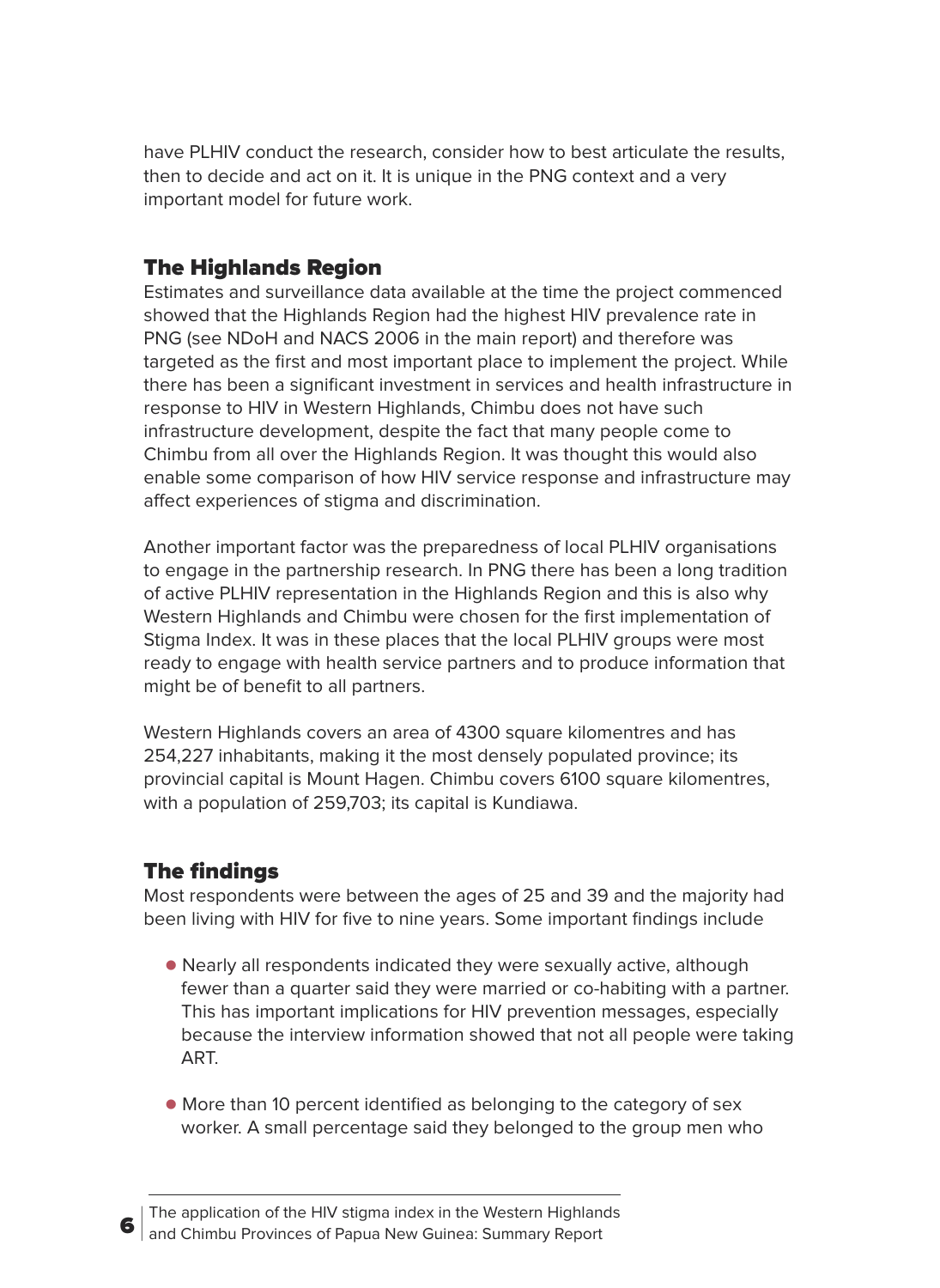have sex with men (MSM) or gay. This also has important implications for any future interventions as it suggests there are more people who describe themselves as sex workers than was thought before project began.

- Almost 70 percent said they had been physically assaulted in the previous twelve months and that it was because of their HIV status. This demonstrates that living with HIV in PNG carries significant personal risks and more support is needed to ensure the safety of PLHIV. The reality is that some interviewed do not feel safe in their own communities and this is because of their HIV status.
- l More than half said they had not attended social gatherings because of their HIV status. Being gossiped about was identified as the major problem and nearly half of the respondents said they felt ashamed, guilty or blamed themselves for their HIV status. This implies there is much work needed to support PLHIV to understand that HIV is not their fault and that they need to be supported to be resilient in the face of gossip and fear of how they will be treated.
- **More than a third of those interviewed identified that in the past twelve** months they had been excluded from religious activities in their communities because of their HIV status.
- The majority of respondents said they had felt isolated from family and friends in the previous twelve months because of their HIV status and nearly half said they had, at one time in the last twelve months, felt suicidal.
- **There were other decisions that some respondents had taken because of** their HIV status, including deciding not to marry (n=11); not to have children (n=21); to stop work or find they could not continue to work (n=36); avoiding a hospital or clinic for treatment when they needed to (n=17); withdrawing from training or education (n=9). That significant numbers reported negative experiences relating to their HIV status presents many challenges in overcoming stigma and discrimination in work, health and education and demonstrates that the direct experience of discrimination is probably far more pervasive than previously thought.
- While the majority of respondents knew there were particular support groups, networks, non-government organisations (NGOs) and faith-based organisations (FBOs) that may be able to offer assistance, just over onequarter (n=27) had sought help to resolve an issue of stigma and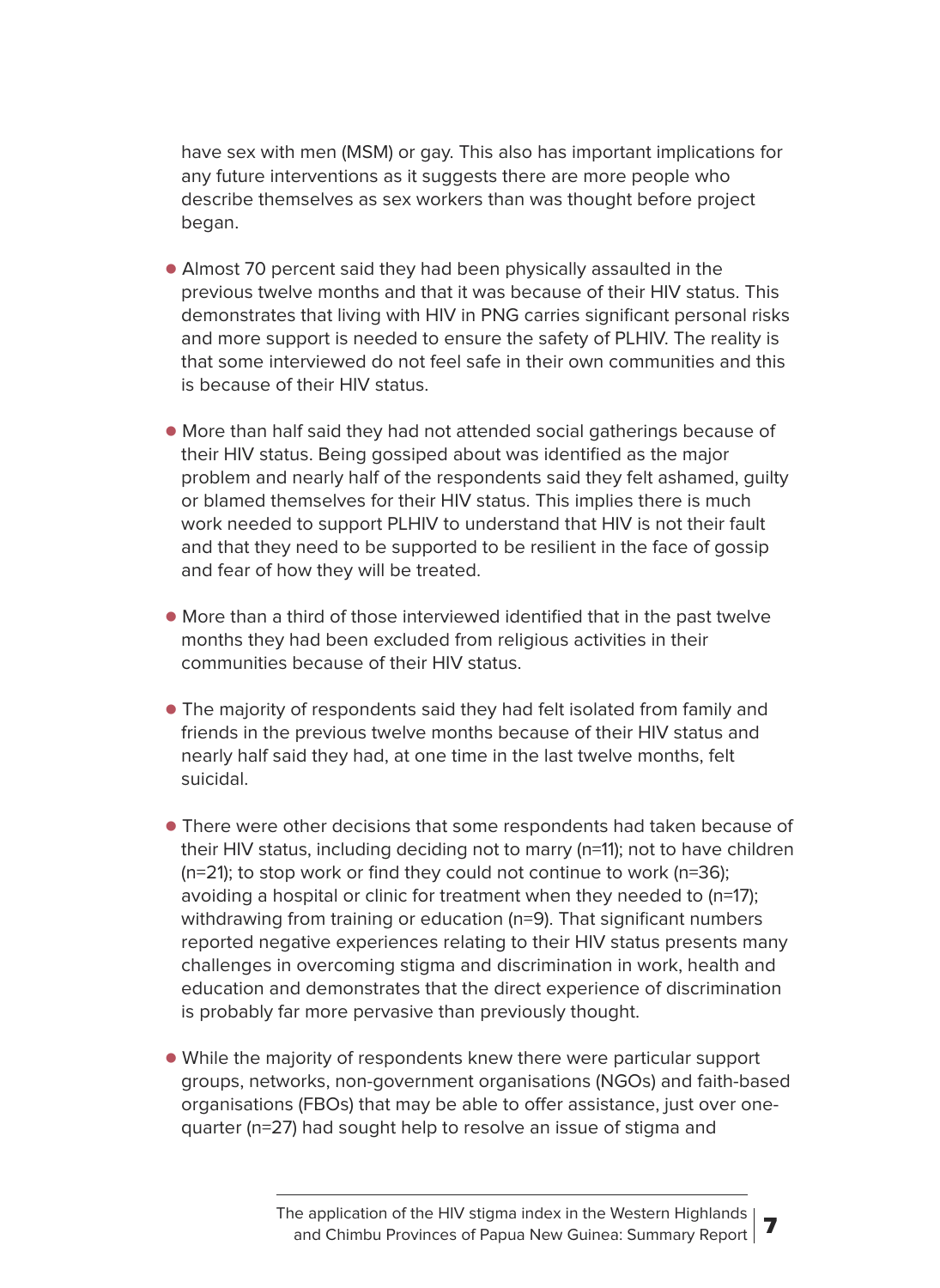discrimination. This is a very small number compared to the number of incidences of stigma and discrimination experienced.

- When it came to testing and diagnosis, at least 14 respondents said they had been tested without their knowledge. While the majority did receive pre- and post-test counselling, some said they did not receive any counselling when they had the test (n=7).
- $\bullet$  In comparing and contrasting the data from the two provinces, what is most obvious is the common and shared experience of PLHIV across the two provinces. These include
	- **1** that the experience of gossip related to HIV status was almost universal;
	- **2** a majority of respondents reported being verbally insulted, harassed and/or threatened;
	- **3** two-thirds reported some experience of physical harassment/threat or actual physical assault and;
	- **4** most respondents reported a similar array of perceived reasons why stigma and discrimination occur.

Further information is detailed in Part 5 of the full report.

Based on some of the information above, and through thematic analysis, the research team identified that there were a number of settings in which stigma and discrimination were found and these included

- $\bullet$  family and clan
- **community and peer networks**
- **.** workplaces and health care settings.

From data, which is provided in full detail in Part 5 of the main report, PLHIV reported that they

- **.** avoided being identified as HIV-positive
- l experienced feelings of hurt and abandonment
- **•** felt that they were treated like rubbish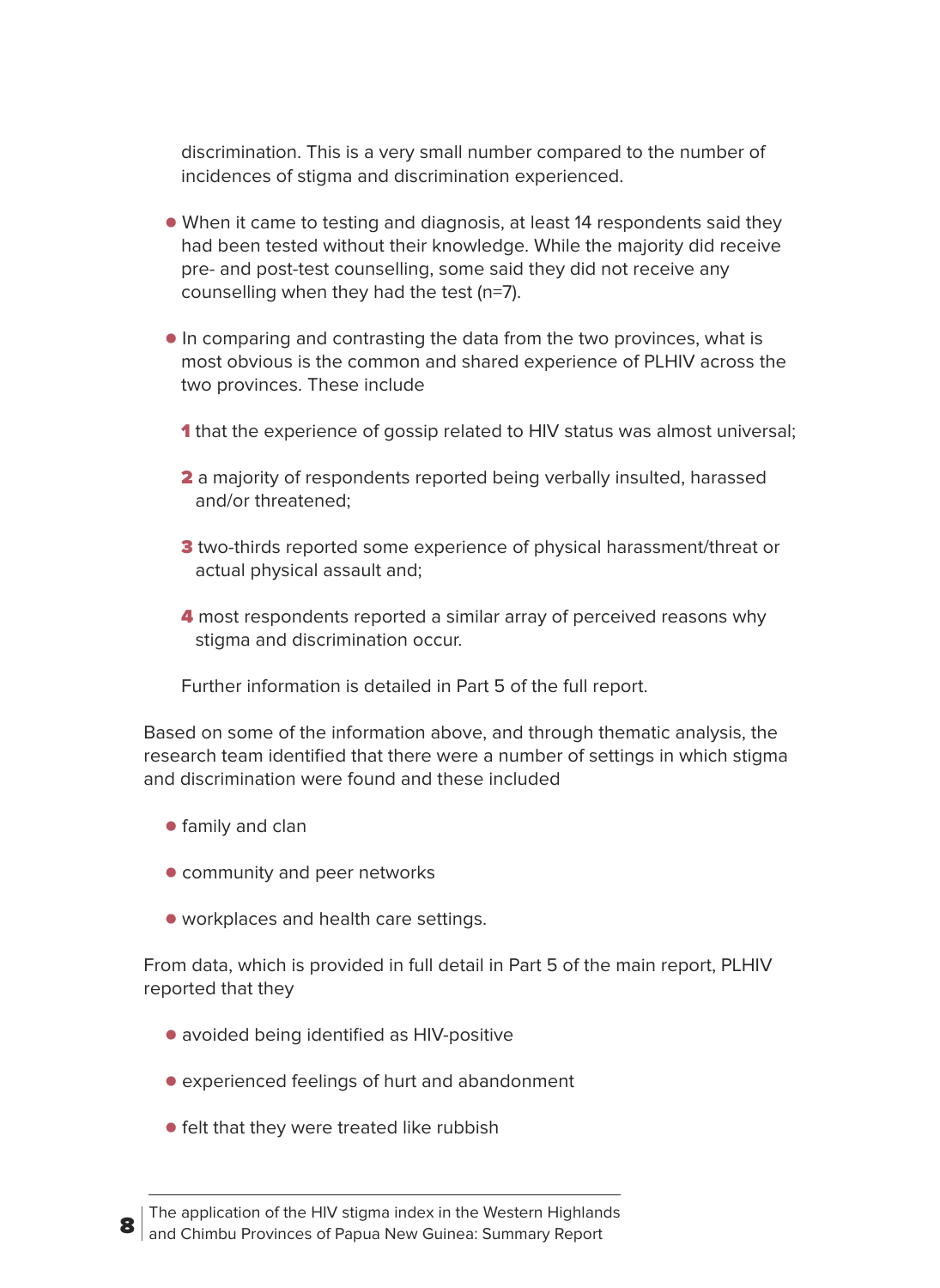- were physically assaulted and/or threatened with assault
- were excluded by the family and clan
- had been gossiped about
- **In did not have fair access to work, health services and education**
- **•** often felt betraved
- **•** felt their sexuality was despised by others.

## **Recommendations**

A summary of the areas identified where action can be taken is provided below and expanded in Part 6 of the main report.

## **PLHiV networks and community relationships**

Strategies could include communities being educated about PLHIV and provided with HIV information; more awareness of and sensitisation about PLHIV in their communities is crucial for healthier understanding; PLHIV need to take the lead in information dissemination, even if they are not open about their HIV status; PLHIV need to talk about stigma within the communities even if they haven't disclosed their HIV status; and PLHIV need to help each other and be empowered to be part of the HIV response.

## **PLHiV network building and peer interaction**

PLHIV networks and support groups need to build their capacities in the knowledge of human rights and the use of conflict resolution to better uphold the work to reduce the incidence of stigma at the provincial level. Networks can also help develop skills and build resilience for members so they are able to respond when acts of stigma and discrimination are encountered.

## **Capacity-building in health care settings**

Health care workers (HCWs) need more capacity-building in care, support and treatment to better serve PLHIV. Services provided by the HCWs should and must respect individual rights; all clients should have their confidentiality protected; and HCWs also need to be sensitive in all areas of HIV, especially those engaged in antenatal clinics, STI (sexually transmitted infection) clinics and the general outpatient departments of hospitals.

#### **Further engagement with the legal and para-legal practitioners**

While it is up to PLHIV to learn about their rights, it is also recognised that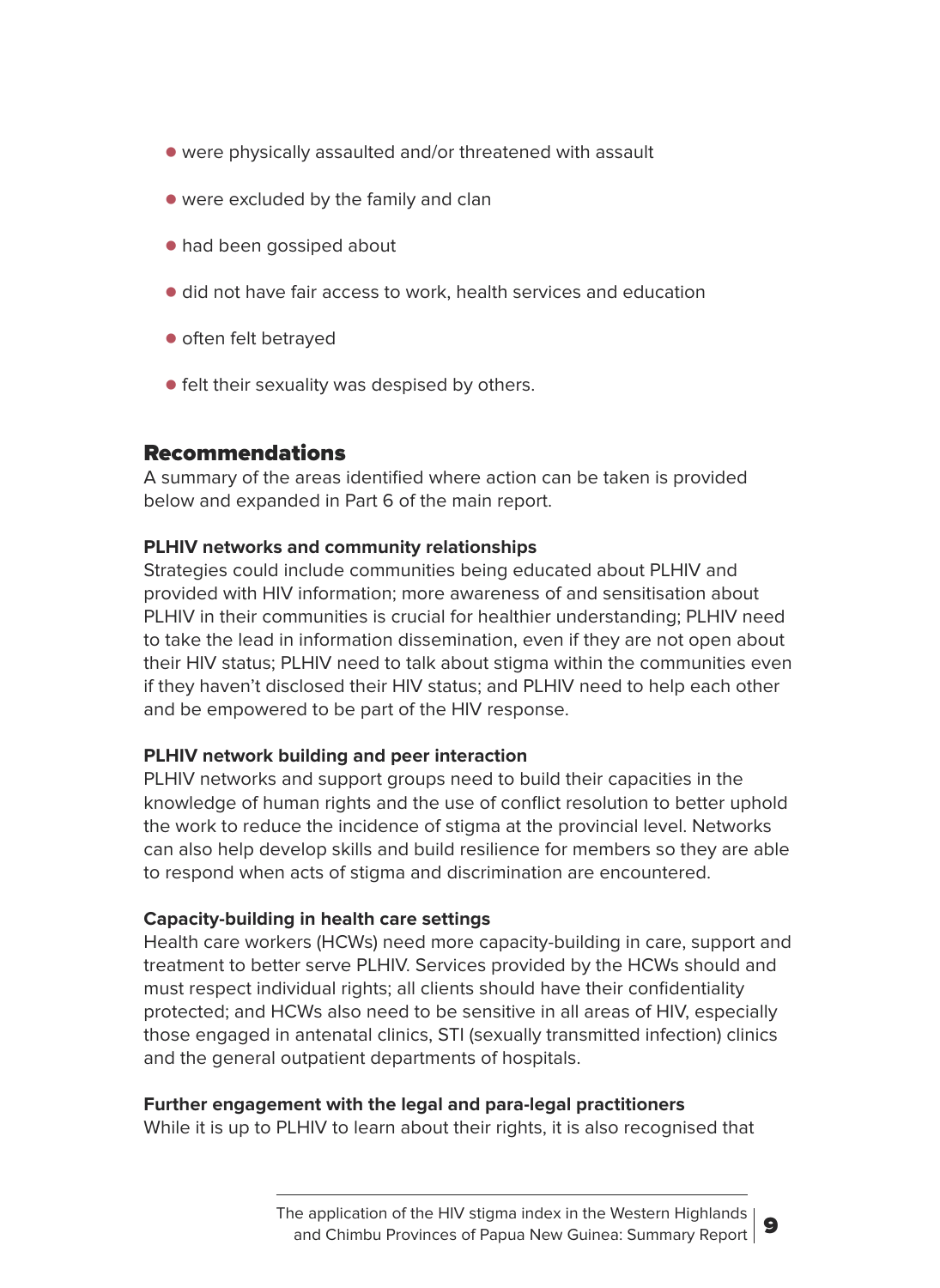legal personnel must take the initiative and make it their responsibility to start working with stakeholders and help PLHIV to take any action to redress discrimination. Legal personnel should also be able to assist in disseminating information about human rights through the PLHIV networks.

#### **improving stakeholder relationships with the positive communities**

Stakeholders should be more sensitive about PLHIV and their experiences, systematically including PLHIV in planning and designing projects and activities, especially at the provincial level. Stakeholders need to build relationships with legal entities within their provinces to help PLHIV; and all stakeholders need to properly document HIV-related stigma and human rights abuses.

## **analysis**

Thematic analysis by the research team was an iterative and reflexive process that took place throughout the research activity. Thematic analysis identified that PLHIV in PNG

- **•** avoided being identified as HIV-positive
- l experienced feelings of hurt and abandonment
- **•** felt that they were treated like rubbish
- were physically assaulted and/or threatened with assault
- were excluded by the family and clan



## **The effects and impacts of stigmatisation**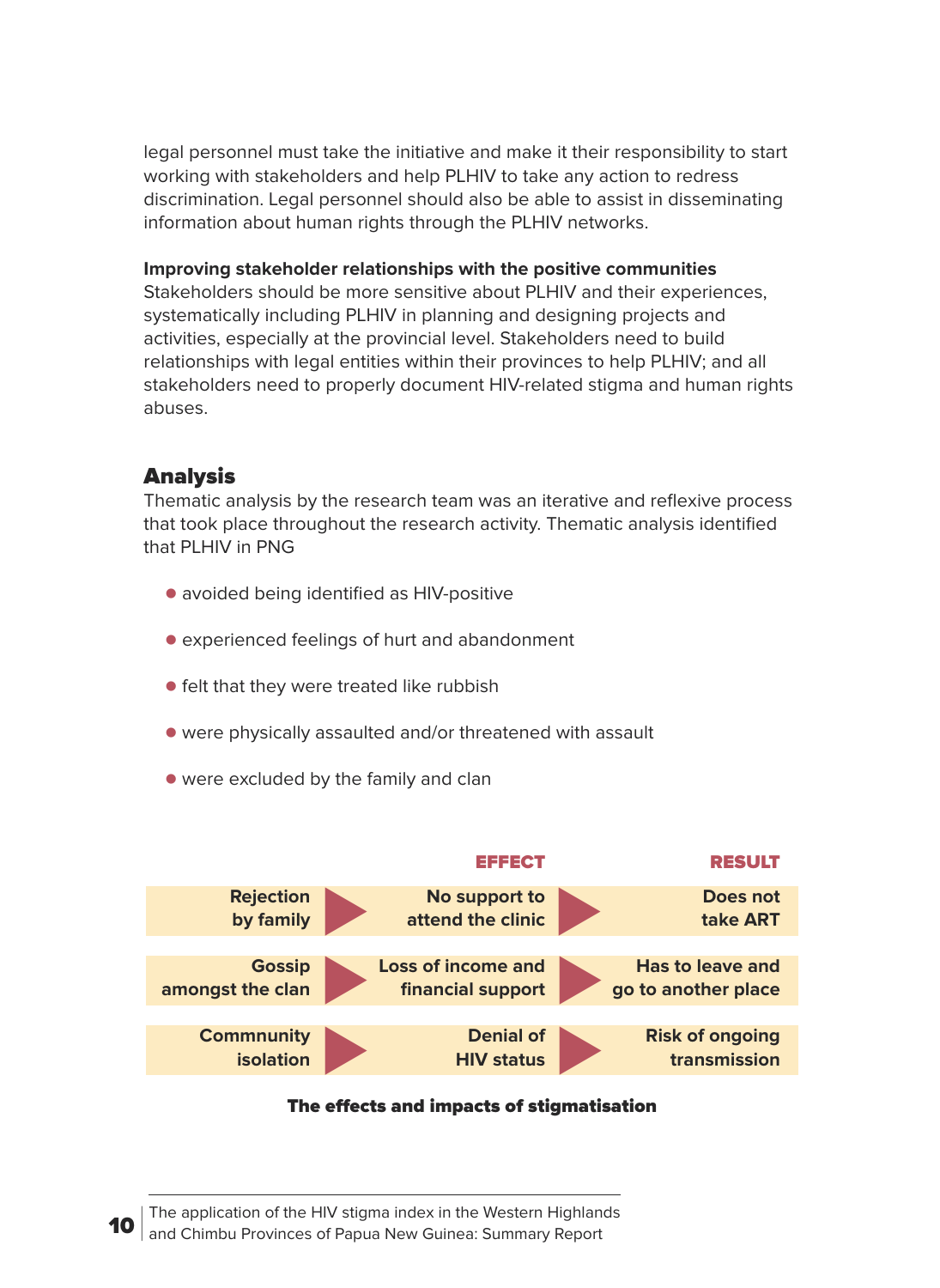- had been gossiped about
- **In did not have fair access to work, health service and education**
- **often felt betrayed**
- **•** felt their sexuality was despised by others.

Stigma and discrimination occur

- $\bullet$  when family and community members gossip, verbally harass, reject, express through tone of voice, or verbally and physically assault PLHIV
- $\bullet$  in institutions such as health care services when health care workers act very unprofessionally by not attending to PLHIV or their family members when they are sick; other breaches of confidentiality occur when, without their approval, PLHIV have had their status disclosed to other relatives or community members
- $\bullet$  in hospital settings through professional negligence and the attitudes of health personnel
- when there is a delay in providing ART, even when it should be immediately accessible
- $\bullet$  in interactions with the police force and churches
- when the children of PLHIV are harassed
- l when in some parts of the country, PLHIV are not allowed to participate in cultural activities, for example, initiation ceremonies for boys moving from young teen to manhood

**CommunITy**

**PeeR**

**famILy**

**WoRkPLaCe**

**HeaLTH CaRe seRVICes**

**neTWoRks CLan**

l when community members are scared to come closer to PLHIV and sit next to them and share food, bedding and eating utensils.

The research team also developed a model (above) for understanding the settings in which stigma and discrimination occurred.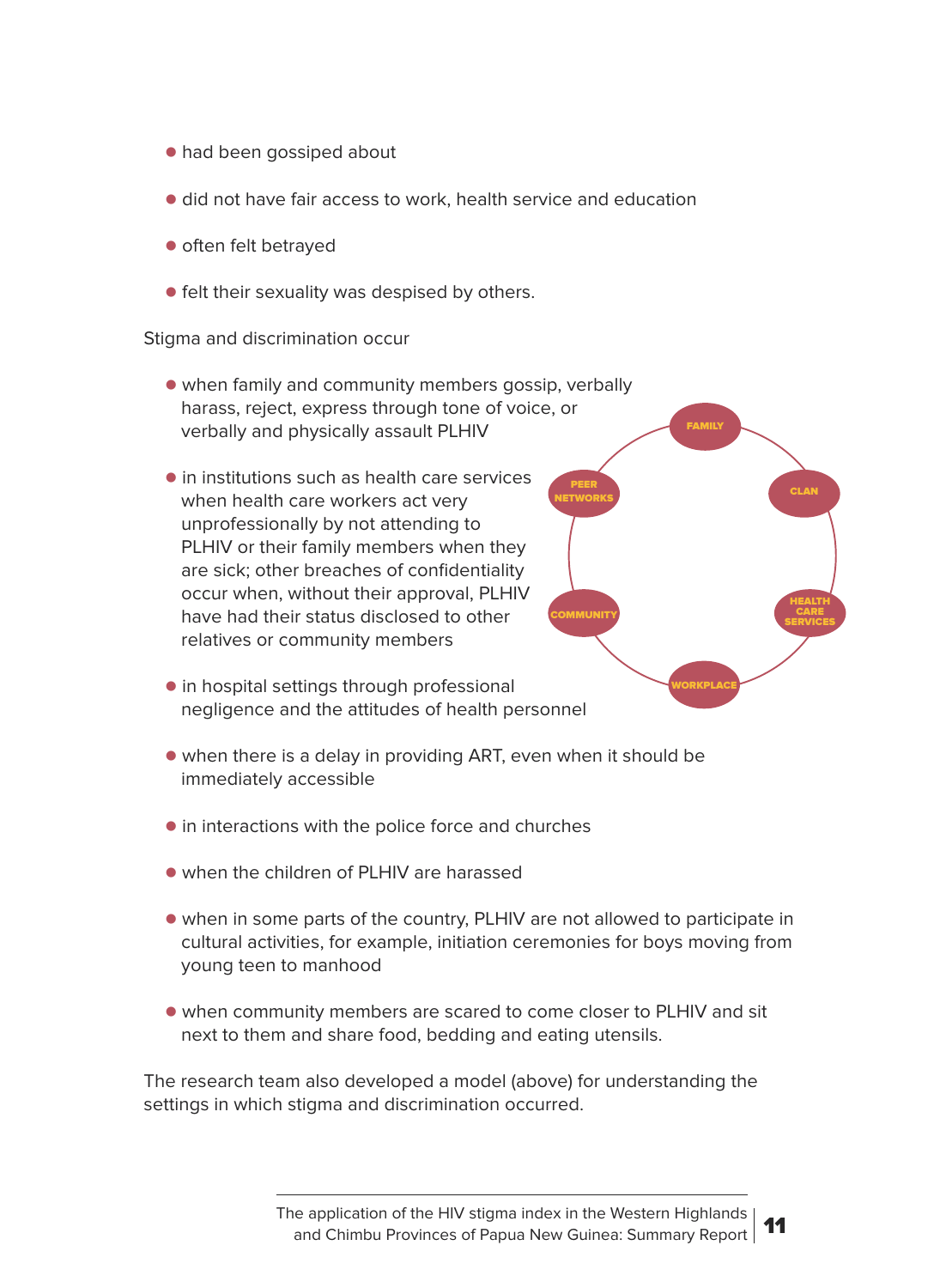# **experience of stigma and discrimination**

**in Western Highlands**

figure numbers refer to the main report



#### Figure 11 **exclusion from social gatherings/activities**

This figure demonstrates that nearly twothirds of the participants reported that they had been excluded from social gatherings and activities once, often or a few times.



#### Figure 12 **exclusion from religious activities**

This figure shows that more than one-third of respondents reported having been excluded from religious activities in the past twelve months.



## Figure 13 **exclusion from family gatherings**

This figure shows that over half the respondents had been excluded from family gatherings often or a few times; although this was self-reported, respondents thought this exclusion was because of their HIV status.



Figure 14 **experience of gossip** This figure shows that nearly all those interviewed said that they had been gossiped about because of their HIV status. The experience of gossip related to HIV status was common amongst respondents.

The application of the HIV stigma index in the Western Highlands and Chimbu Provinces of Papua New Guinea: Summary Report **12**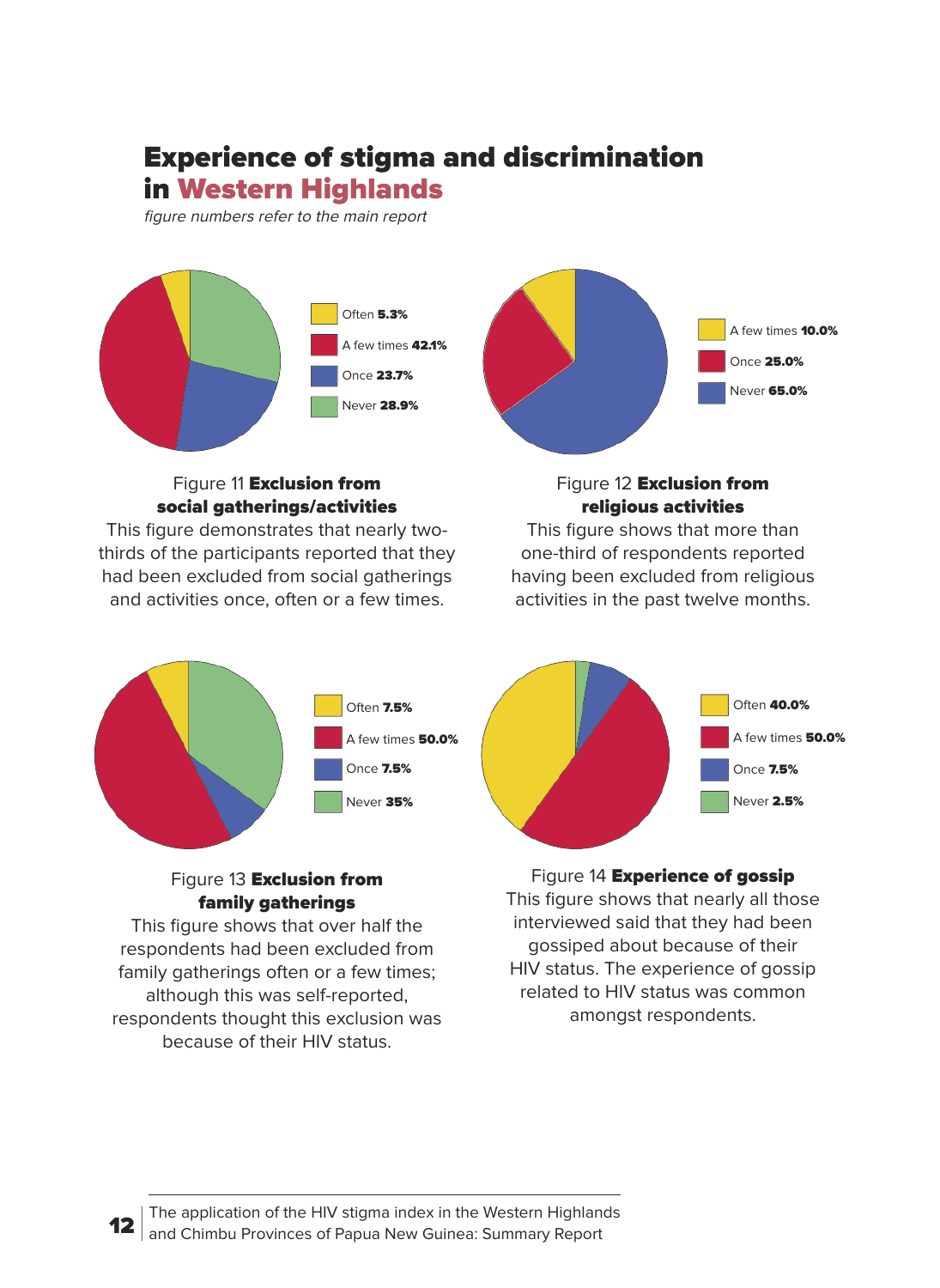

## Figure 16 **experience of physical harassment or threat**

Figure 17 **experience of physical assault**

**Figures 16** and **17** show that physical harassment, threats or assault were less common than verbal. But still 70 percent reported experiencing physical harassment or threats because of their HIV status.



## Figure 18 **Reasons for occurrence of stigma and discrimination**

options to identify they did not know or were not sure of the reason for

the discrimination, most were able to identify what they thought was the cause. Five people thought it was due to religious beliefs, but most identified fear and shame, or lack of knowledge about HIV transmission.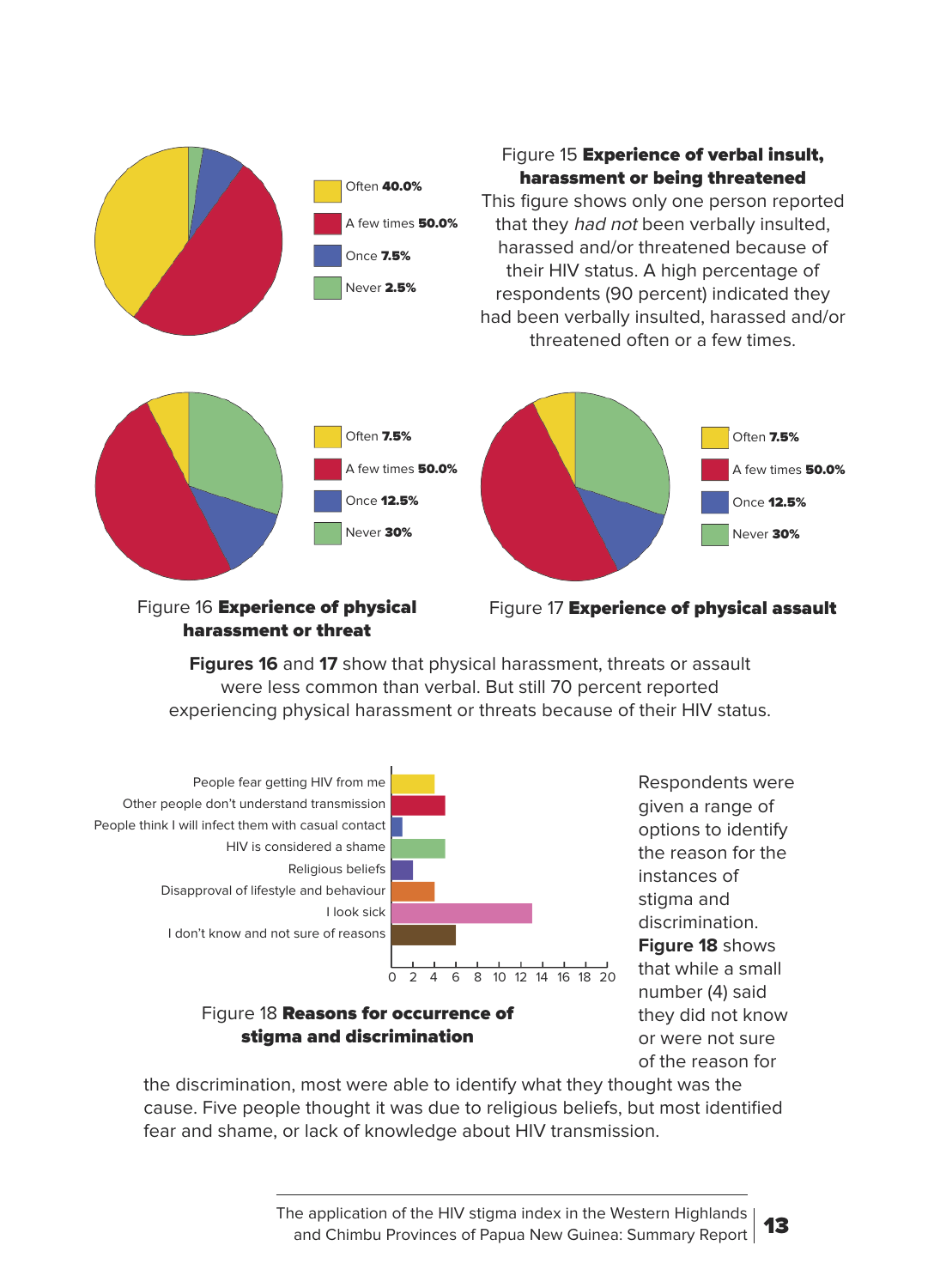## **experience of stigma and discrimination in Chimbu**

figure numbers refer to the main report



#### Figure 28 **exclusion from social gatherings/activities**

This figure demonstrates that more than half of the participants reported they had been excluded from social gatherings and activities once, a few times or often.



This figue shows that 40 percent of respondents reported having been excluded from religious activities once or a few times in the past twelve months.



## Figure 30 **exclusion from family gatherings**

This figure shows that more than two-thirds of the respondents had been excluded from a family gathering or event once, a few times or often. All thought this exclusion was because of their HIV status.



Figure 31 **experience of gossip** This figure shows that the experience of being the subject of gossip (reported as relating to HIV status) was reported by all respondents, that is why the words 'tok baksait' seem to be so important in the actual impact on PLHIV. The experience of feeling gossiped about, or indeed being gossiped about, is reported as a very negative experience and is a key feature of what it means to experience stigma and discrimination in PNG.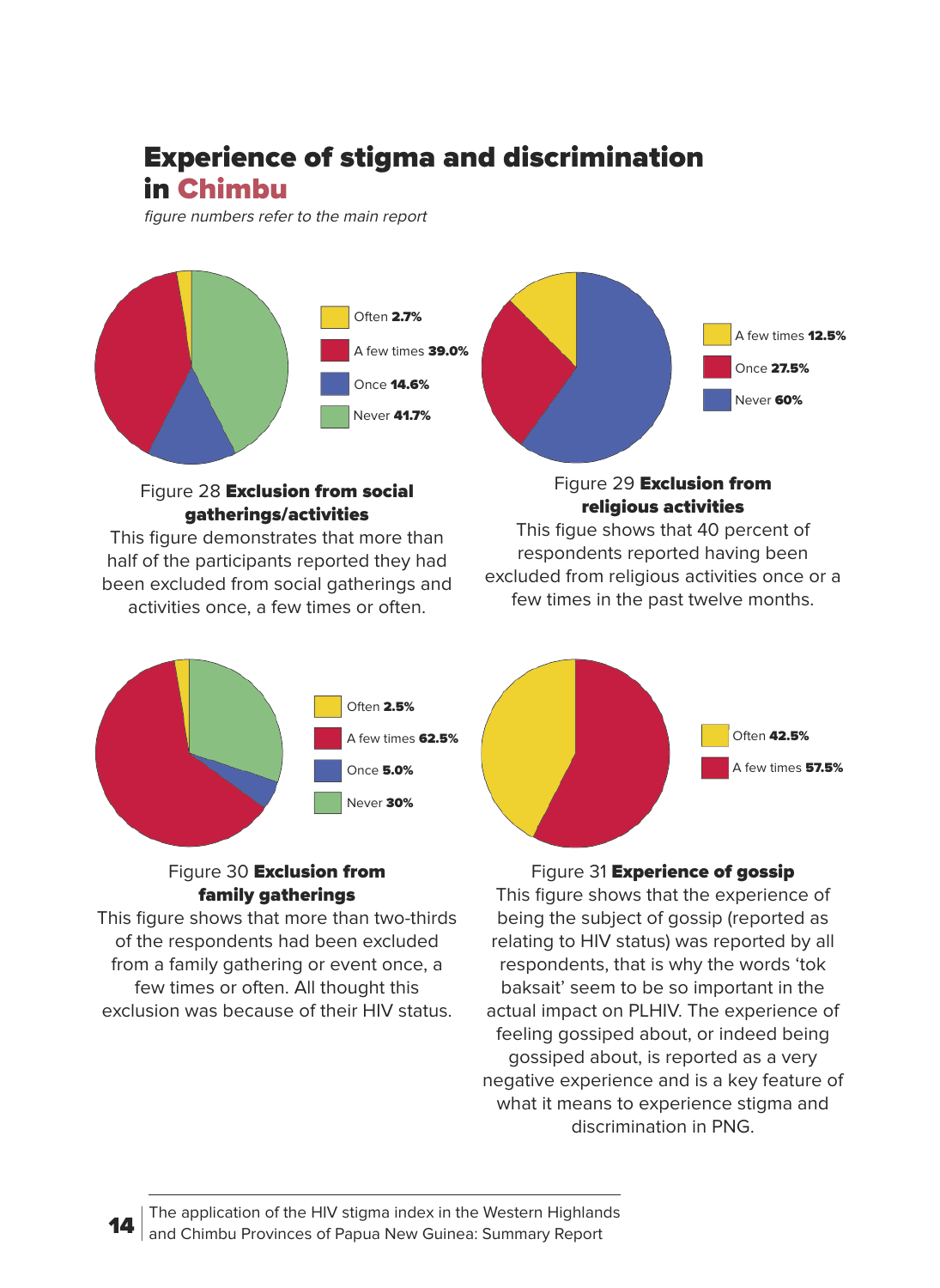

**Figures 33** and **34** show that physical harassment, threats or assault because of HIV status were common. Almost two-thirds of respondents have been physically harassed, threatened or assaulted because of their HIV status. The question of physical harassment, threats or assaults generally – due to community life or gender violence, for example – were not specifically explored in the survey, although information was provided on these matters in some of the interview data.



Respondents were given a range of options to choose as to the reason for instances of stigma and discrimination. **Figure 35** shows fear of people with HIV and misunderstandings to do with HIV transmission were the main reasons PLHIV thought others stigmatise and discriminate against them.